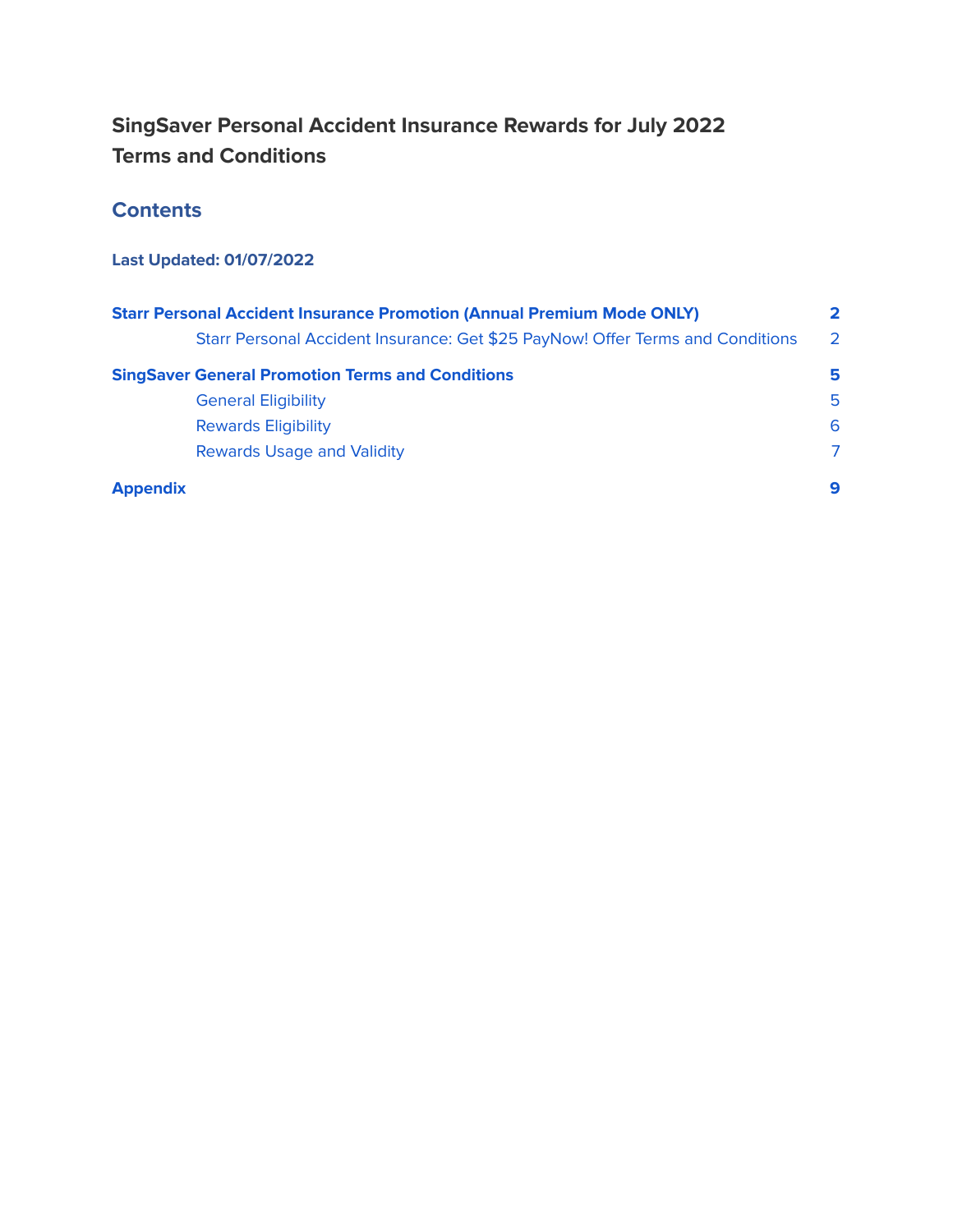### <span id="page-1-0"></span>**Starr Personal Accident Insurance Promotion (Annual Premium Mode ONLY)**

#### **Starr Urban Cover Personal Accident**

### **1 July - 30 September 2022**

Get **\$25 PayNow** for each personal accident plan purchase!

### <span id="page-1-1"></span>**Starr Personal Accident Insurance: Get \$25 PayNow! Offer Terms and Conditions**

- 1. The promotion period of the Get \$25 PayNow! ("Promotion") is from **1 July to 30 September 2022**, both days inclusive ("Promotion Period").
- 2. This Promotion is organized by SingSaver Pte Ltd ("SingSaver") and is open to all residents of Singapore. Residents of Singapore include Singaporeans, Permanent Residents and foreigners holding Employment Passes, S Passes and work permits. SingSaver reserves all right to reject any rewards redemption submissions if the participant is not a resident of Singapore.
- 3. By participating in this Promotion, each participant agrees to be bound by these terms and conditions.
- 4. To participate in the Promotion, the participant must:
	- i. Submit an application ("Application") for Personal Accident Insurance **(Annual Premium Mode ONLY)** on the SingSaver Website from the following provider:
		- Starr (\$25 PayNow Reward)

("Eligible Purchase") during the Promotion Period;

- a. The Personal Accident Insurance Application must be approved by the provider and payment successfully made by **30 September 2022**.
- b. After completing the transaction for the Eligible Purchase, the insurance provider will email participants with policy details and policy number as confirmation of successful policy purchase transaction.
- ii. Complete the Rewards Redemption Form within 14 days of policy purchase(s).
	- a. Participants must include the Phone Number that is registered with their PayNow account in the Rewards Redemption Form. Participants who do not include the correct phone number will not be able to receive the reward.
	- b. Participants must include the correct Policy Number purchased from the provider of this promotion. (Refer to Policy [Number](#page-8-1) format)
	- c. Participants with incomplete or invalid fields/ information/ submissions of the Rewards Redemption Form will not be eligible for the rewards.
- 5. A \$25 PayNow reward ("Reward") will be issued to each Successful Applicant per policy purchased through SingSaver during the Promotion Period. Rewards will only be issued via PayNow.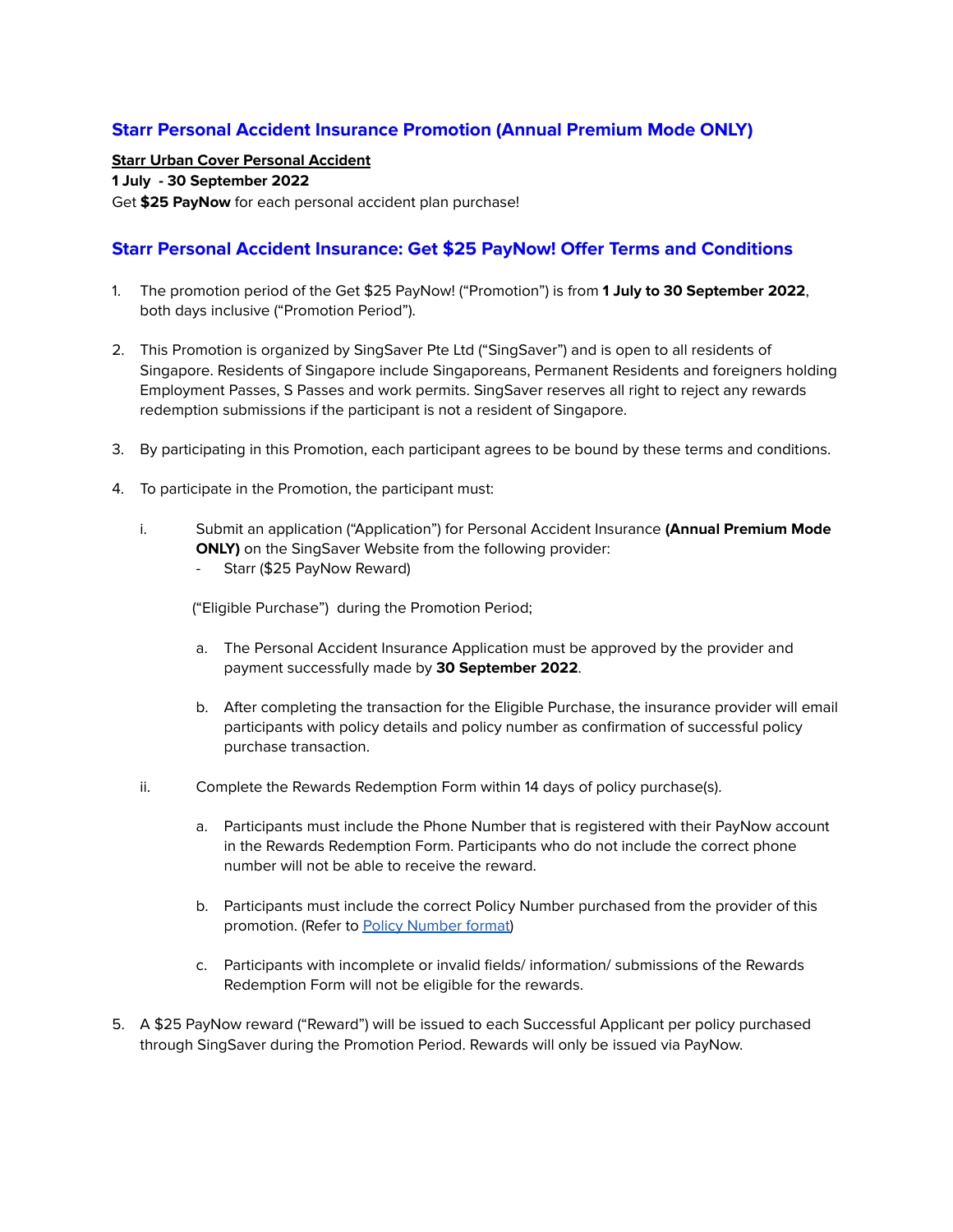- 6. Participants who satisfy condition 4 above ("Successful Applicants"), will be entitled to receive the Reward.
	- i. Each Successful Applicant is only entitled to receive a maximum of one (1) Reward per policy number.
	- ii. Participants will receive a Rewards Notification Email from SingSaver confirming the Reward ("Confirmation Email") to the email address provided in the Reward Redemption Form by **31 January 2023**.
- 7. In respect of rewards issued via PayNow, Participants acknowledge that:
	- i. They are responsible for ensuring that the phone number provided in the Rewards Redemption Form is the correct phone number linked to their registered PayNow account.
	- ii. They consent to receive any applicable reward for this promotion via the registered PayNow mobile number provided in the Reward Redemption Form.
	- iii. Once submitted, mobile numbers provided by participants cannot be amended.
	- iv. Rewards will not be re-issued to customers who have provided inaccurate phone numbers. Participants are fully responsible for ensuring that the mobile number submitted is accurate.
- 8. If the Successful Applicant fails to receive a Rewards Notification Email from SingSaver by the date stated under condition no. 6 above, the Successful Applicant may contact [info@singsaver.com.sg](mailto:info@singsaver.com.sg) for further assistance.
- 9. SingSaver reserves the right to (at its own discretion) disqualify any participant and withhold or confiscate in full or part, any SingSaver rewards if the participant is found to be, or reasonably suspected of participating in any form of fraudulent practices (including but not limited to false identities, doctoring images, wilful spamming or manipulation of any SingSaver's processes, or website).

Where we suspect a participant is participating in any form of unlawful activity or fraud, we reserve the right to report such activity or suspicions to the police or relevant authorities.

- 10. All Applications and/or Rewards Redemption Forms received after the specified Promotion Period, or submitted through any means other than specified above, will not be eligible for the Promotion. Any correspondence on missing and/or delayed submissions shall not be reviewed or responded to by SingSaver.
- 11. SingSaver reserves the final right to change the Reward at any time and without prior notice. In the case of delays in the delivery of the Reward, SingSaver will notify the Successful Applicant and make reasonable arrangements to deliver the Reward.
- 12. SingSaver reserves the right to reject any Reward redemption if the application was found to be made via other channels and/or made outside of the Promotion Period.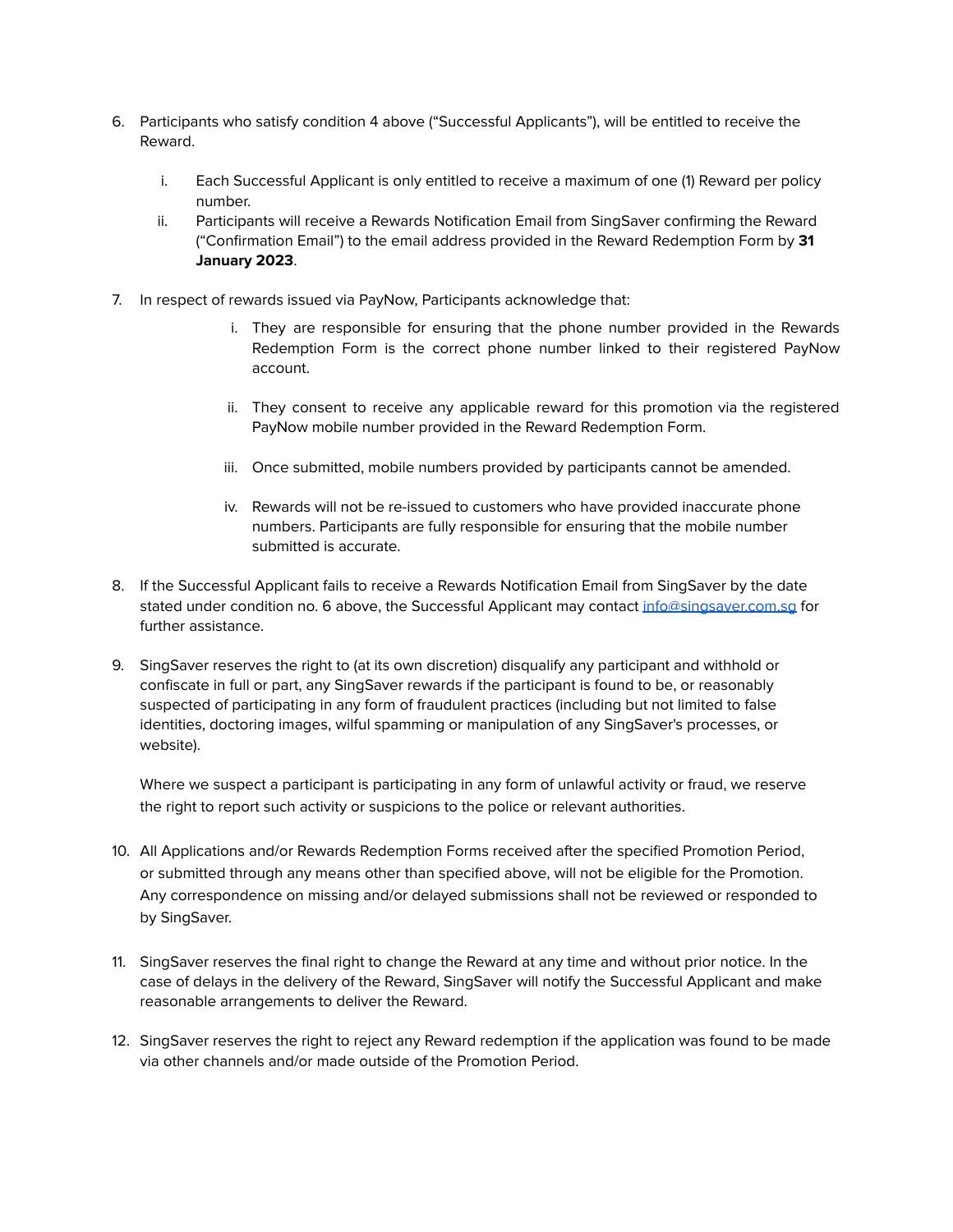- 13. Approval of any Personal Accident Insurance policy is subject to the issuing insurance company's discretion. SingSaver does not guarantee the approval of any insurance products.
- 14. By applying for a Personal Accident Insurance policy as part of this Promotion, you consent to the insurance company partners informing SingSaver of the status of your application, including but not limited to whether your application is successful.
- 15. SingSaver may modify, vary, add, delete or otherwise revise any of the terms and conditions governing the Promotion at any time at their sole and absolute discretion, without prior notice or reason.
- 16. In case of any disputes, SingSaver reserves the right of final decision which is binding on all participants.
- 17. By agreeing to the terms and conditions of this Promotion, you agree to receive communications from SingSaver via email and/or verified mobile number, including but not limited to SMS and calls, in accordance with SingSaver's [Privacy](https://www.singsaver.com.sg/privacy-policy) Policy.
- 18. The SingSaver General Promotion Terms and [Conditions](#page-4-2) also apply to this Promotion.
- 19. By agreeing to the terms and conditions of this Promotion, you also agree to the Terms and [Conditions](https://www.singsaver.com.sg/terms) of use of [SingSaver.](https://www.singsaver.com.sg/terms)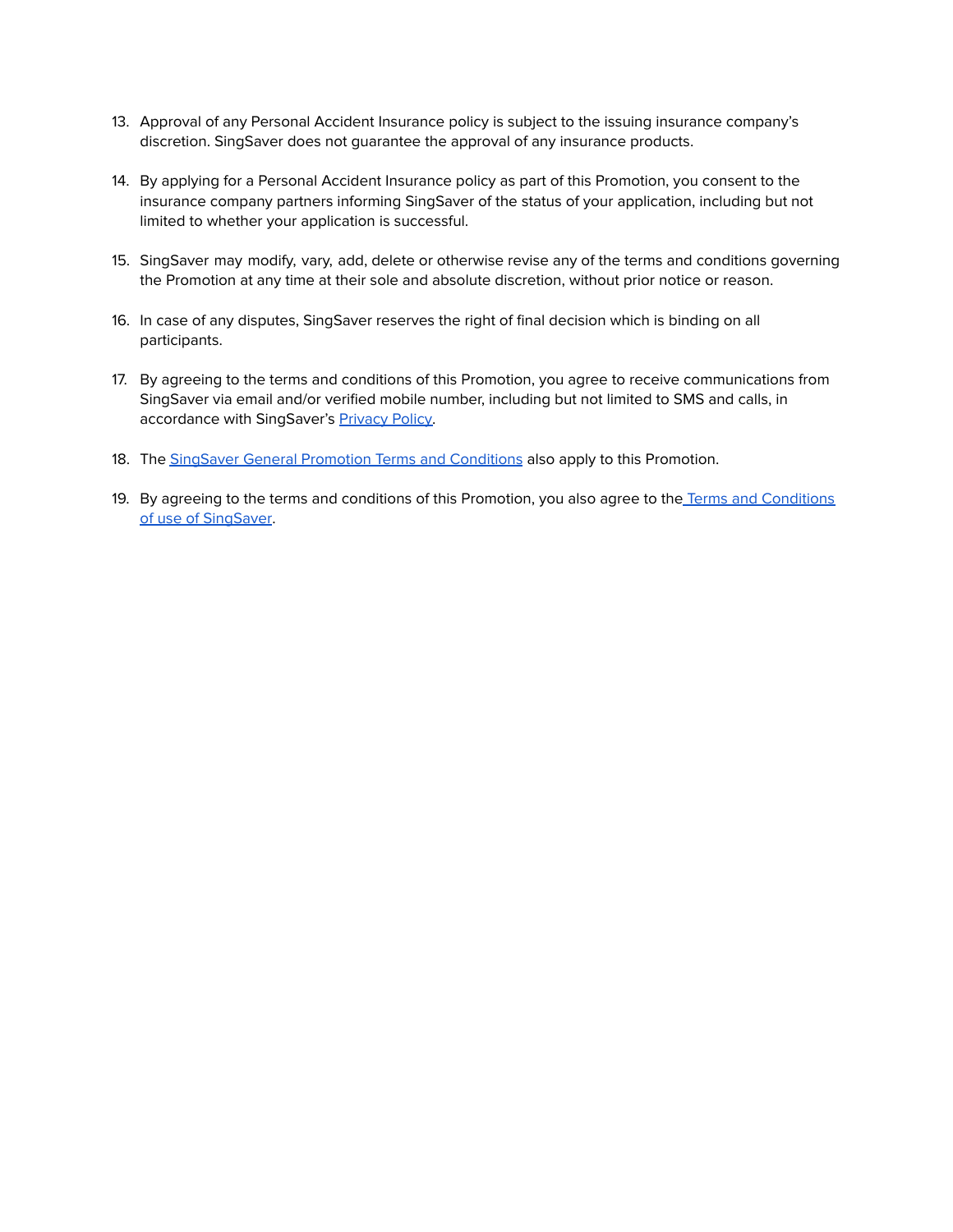## <span id="page-4-2"></span><span id="page-4-0"></span>**SingSaver General Promotion Terms and Conditions**

### <span id="page-4-1"></span>**General Eligibility**

- 1. Each participant ("Participant") in any promotion by SingSaver Pte Ltd ("SingSaver") agrees to be bound by its terms and conditions, including SingSaver Terms and Conditions, and all related promotion terms and conditions.
- 2. Participants acknowledge and agree that approvals on applications for all financial products (including but not limited to credit cards, insurance, and loans) are made at each product issuer's discretion. Their decisions are final and SingSaver does not guarantee the approval of any financial product, including but not limited to Credit Cards products.
- 3. Promotions are valid for a specified time period ("Promotion Period"). All applications received after the specified Promotion Period or submitted through any means other than specified in the relevant promotion terms and conditions, will not be eligible for the Promotion. Any correspondence on missing and/or delayed submissions shall not be entertained.
- 4. By applying for any products via SingSaver, you consent to the product providers (including, but not limited to the relevant insurance providers, card issuers, loan providers) updating SingSaver about the status of your application, including whether your application is successful.
- 5. Promotional activities organised by SingSaver ("SingSaver Promotions") are open to all residents of Singapore, meaning Singaporeans, Singapore Permanent Residents and holders of Employment Pass, S Pass, or a Singapore work permit. SingSaver reserves the right to reject any rewards redemption submissions from users who are not residents of Singapore.
- 6. SingSaver reserves the final right to change the Reward given. In the case of delays in the delivery of the Reward, SingSaver will notify the Successful Applicant and make the necessary arrangements for the Successful Applicant to collect the Reward.
- 7. SingSaver may modify, vary, add, delete or otherwise revise any of the terms and conditions governing the Promotion at any time at their sole and absolute discretion, without prior notice or reason.
- 8. In case of any dispute, SingSaver reserves the right to make the final decision, which shall be binding on all participants.
- 9. SingSaver reserves the right to disqualify any participant and withhold or confiscate in full or part, any SingSaver rewards if the participant is found to be, or reasonably suspected of participating in any form of fraudulent practices (including but not limited to false identities, doctoring images, wilful spamming or manipulation of any SingSaver's processes, or website).

Where we suspect a participant is participating in any form of unlawful activity or fraud, we reserve the right to report such activity or suspicions to the police or relevant authorities.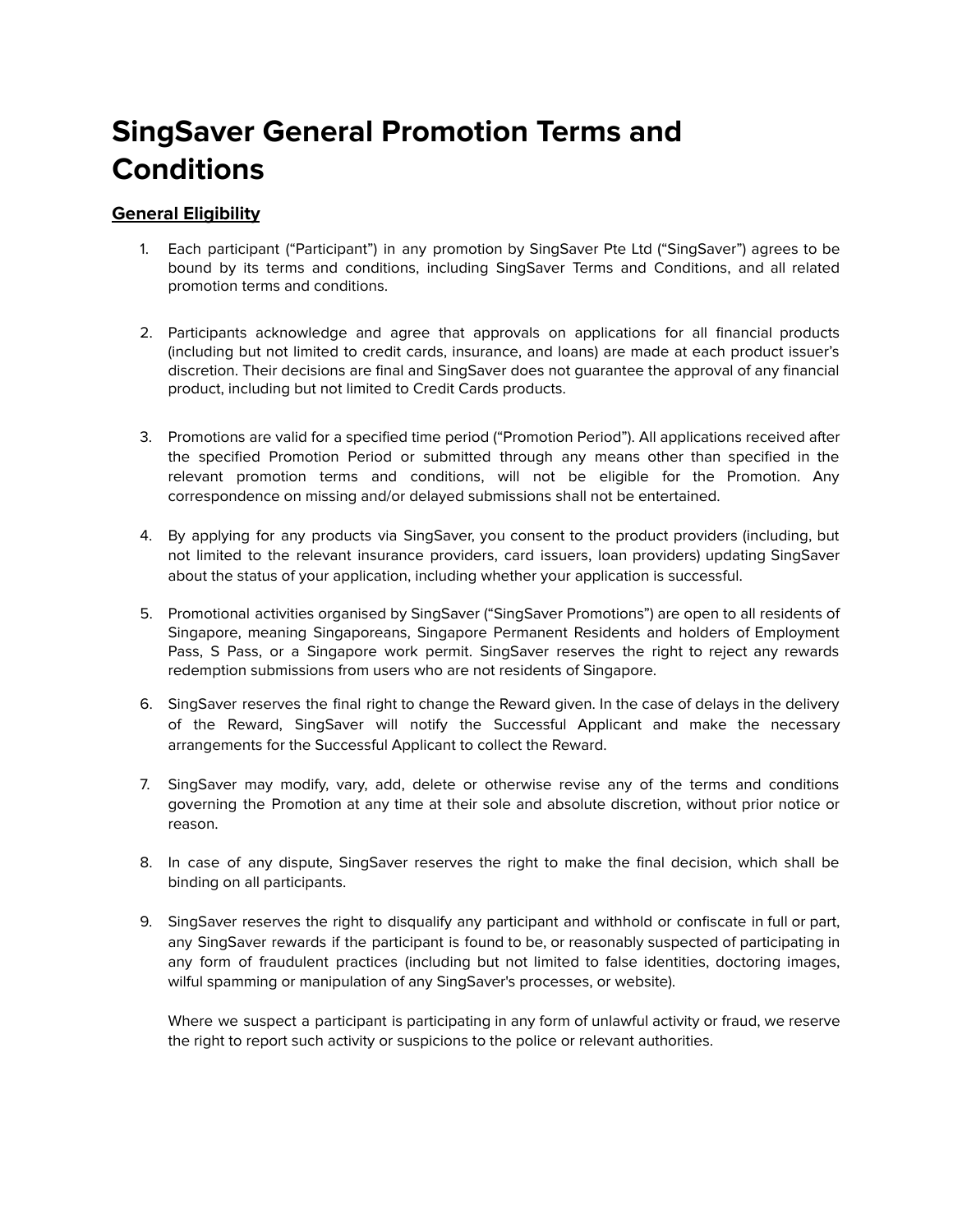- 10. By agreeing to the terms and conditions of this Promotion, you agree to receive communications from SingSaver via email and/or verified mobile number, including but not limited to SMS and calls in accordance with [SingSaver's](https://www.singsaver.com.sg/privacy-policy) Privacy Policy.
- 11. By agreeing to the terms and conditions of this Promotion, you also agree to the [Terms](https://www.singsaver.com.sg/terms) and [Conditions](https://www.singsaver.com.sg/terms) of use of SingSaver.

### <span id="page-5-0"></span>**Rewards Eligibility**

- 12. Eligible Participants who qualify to receive SingSaver rewards will receive an email from SingSaver confirming the reward redemption details within three calendar months from the date of product approval (e.g., card approval), or the date of completion of the Rewards Redemption Form, whichever is later.
- 13. Where eligibility for SingSaver Promotion rewards are conditional on eligible product approval by the financial product issuer:
	- a. Participants acknowledge and agree that approval on applications for all financial products (including but not limited to credit cards, insurance, and loans) are made at each product issuer's discretion. Their decisions are final; SingSaver does not guarantee the approval of any Credit Card and Loan products.
	- b. The approved product must have been applied for via SingSaver. SingSaver shall consult with its product issuing partners to verify this, and the final decision on rewards eligibility shall be final.
- 14. Where rewards are pertinent to credit card products: the participant has to make an application for a principal card, in order to be eligible for rewards (i.e., supplementary card applications do not qualify for additional rewards).
- 15. Participants of SingSaver Promotions must follow all instructions set out in the Promotion Terms and Conditions, and submit the completed Rewards Redemption Form containing accurate information, in order for SingSaver to verify their eligibility for rewards. For avoidance of doubt, Rewards Redemption Forms received more than fourteen (14) days after the specified Promotion Period, or submitted through any means other than specified above, will not be eligible for the Promotion Gift..
- 16. Participants may only submit their information via Rewards Redemption Forms sent directly to the email address provided when they apply for products via SingSaver. The participant experience for this is as follows:
	- a. Click to apply for a credit card/ loan/ insurance on SingSaver
	- b. Provide an accurate email address when prompted
	- c. Conclude the card/ loan/ insurance application process with the product issuer (e.g., the bank)
	- d. Complete and submit the Rewards Redemption Form sent to the participant's email.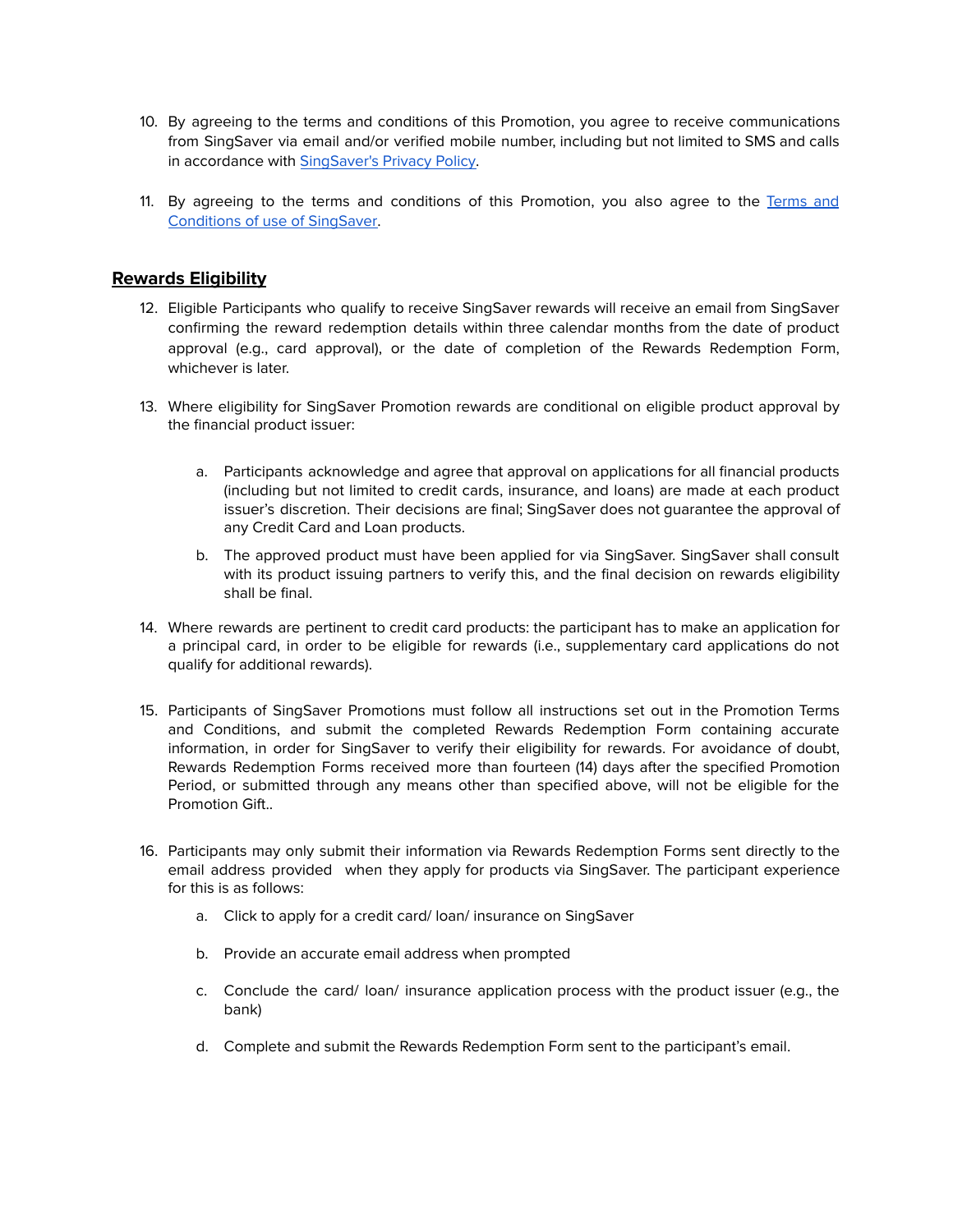- e. Receive an email confirmation from SingSaver upon submission of the Rewards Redemption Form. Participants should reach out to SingSaver at [info@singsaver.com.sg](mailto:info@singsaver.com.sg) if they do not receive this within three business days.
- 17. Participants are responsible for the submission of accurate information to SingSaver. In this regard:
	- a. Participants who submit incomplete Rewards Redemption Forms will not be eligible for any rewards. Participants who submit Rewards Redemption Forms containing invalid or fraudulent information will also be disqualified from SingSaver rewards.
	- b. SingSaver is not responsible for any information not received due to internet connectivity issues or otherwise.
	- c. Rewards Redemption Forms will not be confirmed as submitted until participants receive an email confirmation. SingSaver may from time to time request participants to provide a copy of this email to verify their applications.
- 18. A successful Applicant who qualifies to receive the Reward according the Terms and Conditions of the Promotion, will receive an email from SingSaver confirming the redemption details for the Reward within 90 days from the date of card activation/ product approval or completion of the SingSaver Rewards Redemption Form, whichever is later.
- 19. SingSaver reserves the right to (at its own discretion) disqualify any participant and withhold or confiscate in full or part any SingSaver rewards if the participant is found to be, or reasonably suspected of participating in any form of fraudulent practices (including but not limited to false identities, doctoring images, wilful spamming or manipulation of any SingSaver's processes, or website).
- 20. Where we suspect a participant is participating in any form of unlawful activity or fraud, we reserve the right to report such activity or suspicions to the police or relevant authorities.
- 21. In accordance with [SingSaver's](https://www.singsaver.com.sg/privacy-policy) Privacy Policy, redemption details and disclosure of any information pertaining to product application will only be communicated via the registered email address.

### <span id="page-6-0"></span>**Rewards Usage and Validity**

- 22. In the event that SingSaver is unable to supply any specified promotion reward to the eligible Participant, it shall endeavour to supply alternative products or services of similar quality or price to the Participant. In the event delivery of the Reward is delayed, SingSaver will notify the eligible recipients, and make the necessary arrangements to provide the Reward.
- 23. Where the applicable reward includes vouchers for a third-party merchant (including but not limited to Grab, Takashimaya, NTUC, and more), all vouchers issued are subject to the terms and conditions of the vouchers' merchants. SingSaver shall not in any way be liable for any goods or services or the quality or performance of such goods or services supplied by any participating merchant, site or service provider. SingSaver is not responsible for liability in any way for any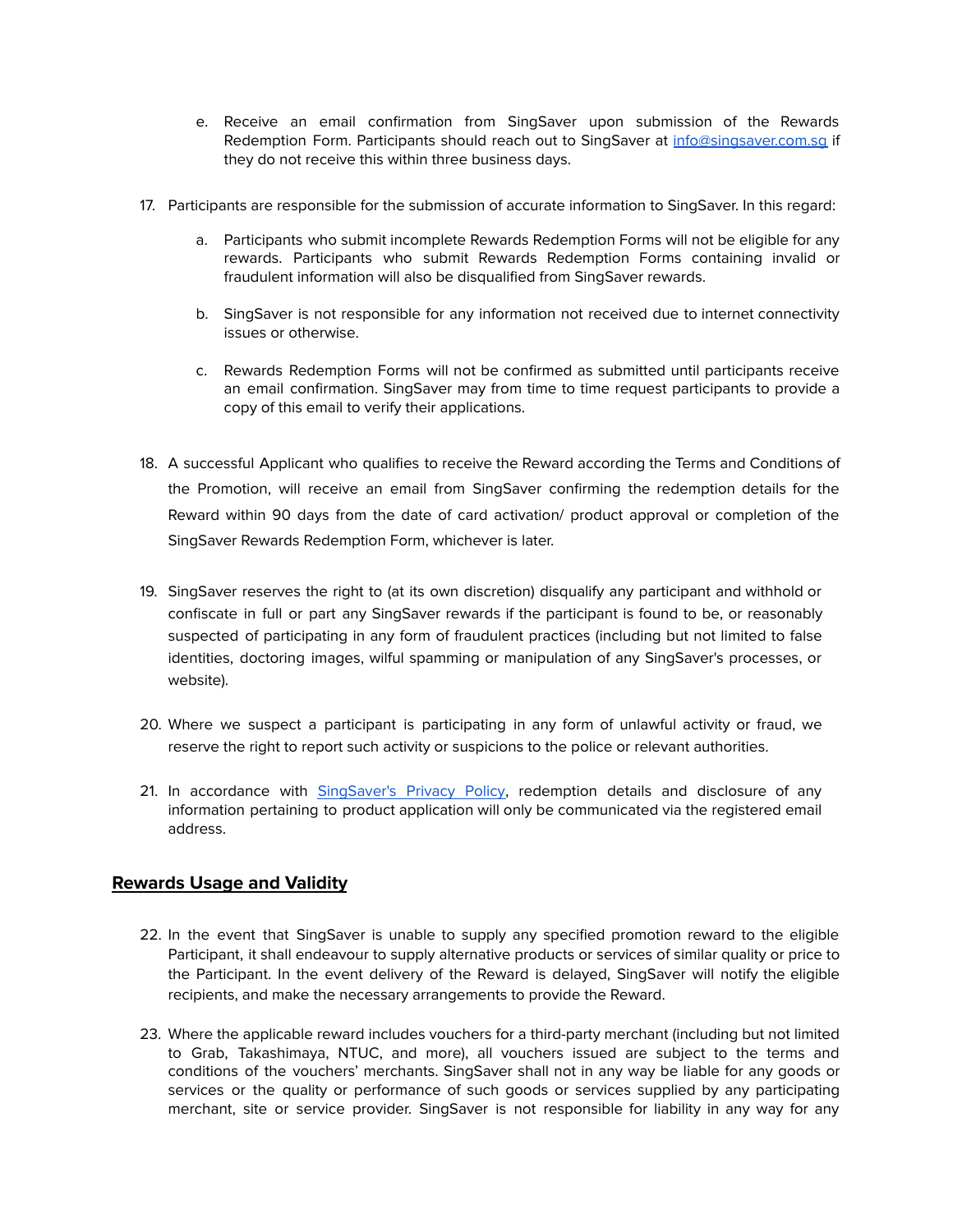claims, damages, losses, expenses, liabilities or costs, whether incurred directly or indirectly from use of such vouchers. Participants should seek redress from and direct any complaints or comments in respect of such goods and services to the respective participating merchant, provider or agent.

- 24. In respect of Grab promotion codes, Participants acknowledge that:
	- a. Requests for Grab promo codes can only be made upon receipt of rewards redemption emails from SingSaver
	- b. Following acknowledgement of the Successful Applicant's eligibility for Grab promotion codes, SingSaver shall email the Grab promo codes to the Successful Applicant's registered email within fourteen (14) business days, and
	- c. Unless otherwise specified, Grab promotion codes will be given in sets of \$10 promo codes, up to the total value of the gift.
- 25. In respect of rewards issued via PayNow, Participants acknowledge that:
	- i. They are responsible for ensuring that the phone number provided in the Rewards Redemption Form is the correct phone number linked to their registered PayNow account.
	- ii. SingSaver will not be able to re-issue or refund rewards already transferred to recipient's provided mobile phone number should the mobile phone number be provided in error.
- 26. Any applicable rewards will have a validity of at least 3 weeks from the date of issue from SingSaver to the user. Requests for exceptions on voucher conditions (including but not limited to extending validity dates, amending conditions, or reissuing vouchers) cannot be entertained; no exceptions are possible.
- 27. Physical SingSaver rewards (e.g, cash, physical vouchers, or items) that are not claimed within two (2) months after redemption details are sent, or within the stipulated collection timing (whichever is earlier) will be forfeited without exception. In addition:
	- a. eligible Participants who are not available during the stipulated collection period may authorise someone to collect the Reward on their behalf;
	- b. in the event that an Eligible Participant is unable to collect or authorise anyone to collect the reward within the pre-defined timeframe, (s)he must email us [info@singsaver.com.sg](mailto:info@singsaver.com.sg) to arrange for a new collection period **within** the stipulated collection period; and
	- c. unless the Eligible Participant has received email confirmation from SingSaver on any changes in collection timing, the original collection timing shall apply.
- 28. Rewards/Vouchers that remain unclaimed within the stipulated collection timing (whichever is earlier) after the redemption details are sent will be forfeited.